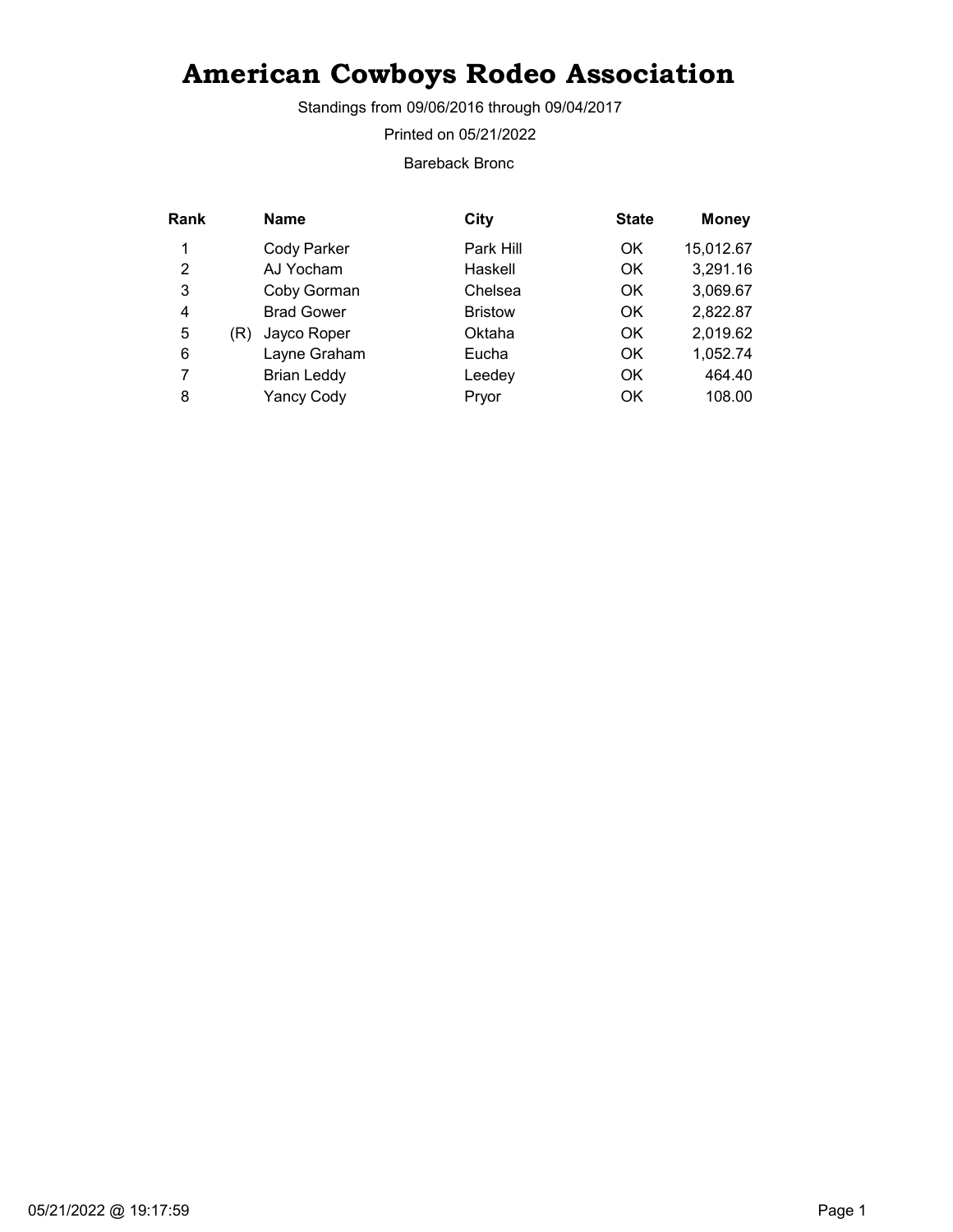Standings from 09/06/2016 through 09/04/2017

Printed on 05/21/2022

Bull Riding

| <b>Rank</b>    |     | Name                     | City           | <b>State</b> | <b>Money</b> |
|----------------|-----|--------------------------|----------------|--------------|--------------|
| 1              |     | <b>Wyatt Rogers</b>      | Tahlequah      | ОK           | 4,477.69     |
| $\overline{2}$ |     | Jesse Wayne Palmer       | Chelsea        | <b>OK</b>    | 4,252.14     |
| 3              | (R) | Matt Palmer              | Chelsea        | ОK           | 3,871.54     |
| 4              |     | Hayden Harris            | Hulbert        | OK           | 3,209.19     |
| 5              | (R) | <b>Fulton Rutland</b>    | Westville      | OK           | 3,015.80     |
| 6              |     | Luke Bradley             | Seligman       | MO.          | 2,866.45     |
| 7              | (R) | <b>Dusty Craig</b>       | Purdy          | MO           | 2,614.64     |
| 8              |     | <b>Marcus Kimberling</b> | Berryville     | AR           | 2,320.28     |
| 9              | (R) | Lane Dortch              | Ft. Gibson     | ОK           | 2,204.75     |
| 10             |     | Dakota Macom             | Calera         | OK           | 1,693.87     |
| 11             | (R) | Kole Bowman              | Barnsdall      | OK           | 1,075.03     |
| 12             |     | <b>Ryan Dirteater</b>    | Hulbert        | OK           | 1,014.72     |
| 13             |     | Logan Robrahn            | Siloam Springs | AR           | 980.54       |
| 14             |     | <b>Brandon Wesson</b>    | Delaware       | OK           | 894.37       |
| 15             |     | Kolt Forinash            | Rose           | ОK           | 736.80       |
| 16             | (R) | <b>Blake Ausley</b>      | <b>Bismark</b> | AR           | 684.48       |
| 17             | (R) | <b>Cannon Cravens</b>    | Porum          | OK           | 584.20       |
| 18             | (R) | Tyler Kijac              | <b>Bristow</b> | ОK           | 569.02       |
| 19             |     | David King               | Baldwin        | KS           | 438.76       |
| 20             |     | Kade Alberty             | Beggs          | OK           | 432.00       |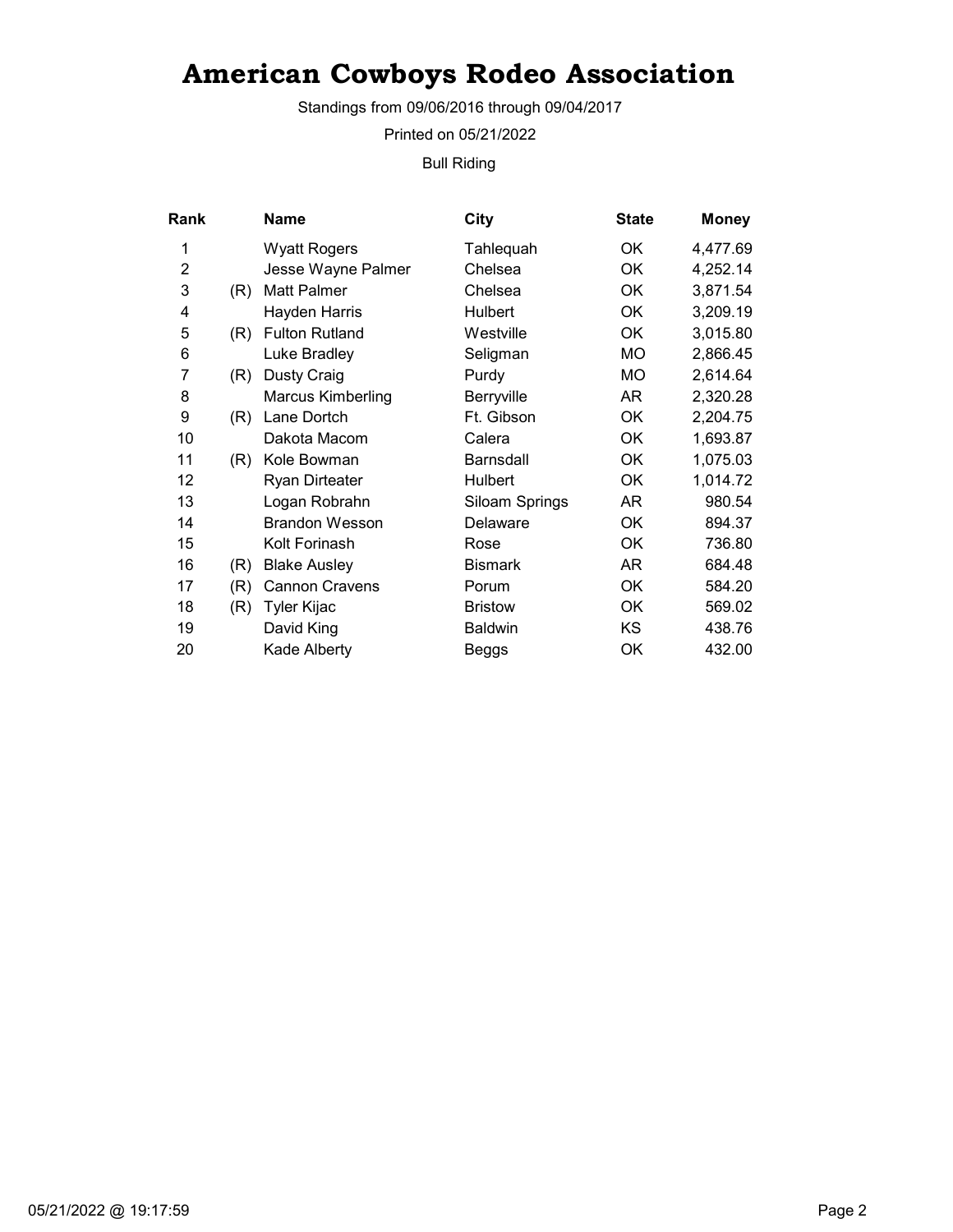Standings from 09/06/2016 through 09/04/2017

Printed on 05/21/2022

Saddle Bronc

| Rank |     | <b>Name</b>           | City                | <b>State</b> | <b>Money</b> |
|------|-----|-----------------------|---------------------|--------------|--------------|
| 1    |     | Cody Goertzen         | <b>Union City</b>   | OK.          | 7,945.64     |
| 2    |     | Shane Hand            | Vinita              | OK.          | 6,458.87     |
| 3    |     | <b>Tex Benfer</b>     | Tupelo              | OK.          | 5,807.79     |
| 4    |     | Sean Prater           | Peru                | <b>KS</b>    | 5,515.05     |
| 5    |     | Kip Overman           | Columbus            | <b>KS</b>    | 5,180.74     |
| 6    |     | Will Abshure          | 0000                | OK.          | 4,766.57     |
| 7    |     | <b>Blane Stacy</b>    | <b>Blanchard</b>    | OK.          | 4,023.49     |
| 8    | (R) | <b>Travis Gardner</b> | Mt. Vernon          | MO           | 2,418.67     |
| 9    |     | <b>Timmy Matthews</b> | Monkey Island       | OK.          | 2,411.05     |
| 10   |     | <b>Gulley Finnell</b> | Pryor               | OK.          | 1,437.50     |
| 11   |     | <b>Chase Gabriel</b>  | <b>Grain Valley</b> | MO           | 769.14       |
| 12   | (R) | <b>Russ Campbell</b>  | Damascus            | AR.          | 629.85       |
| 13   |     | Kyle Bachman          | Welch               | OK           | 253.01       |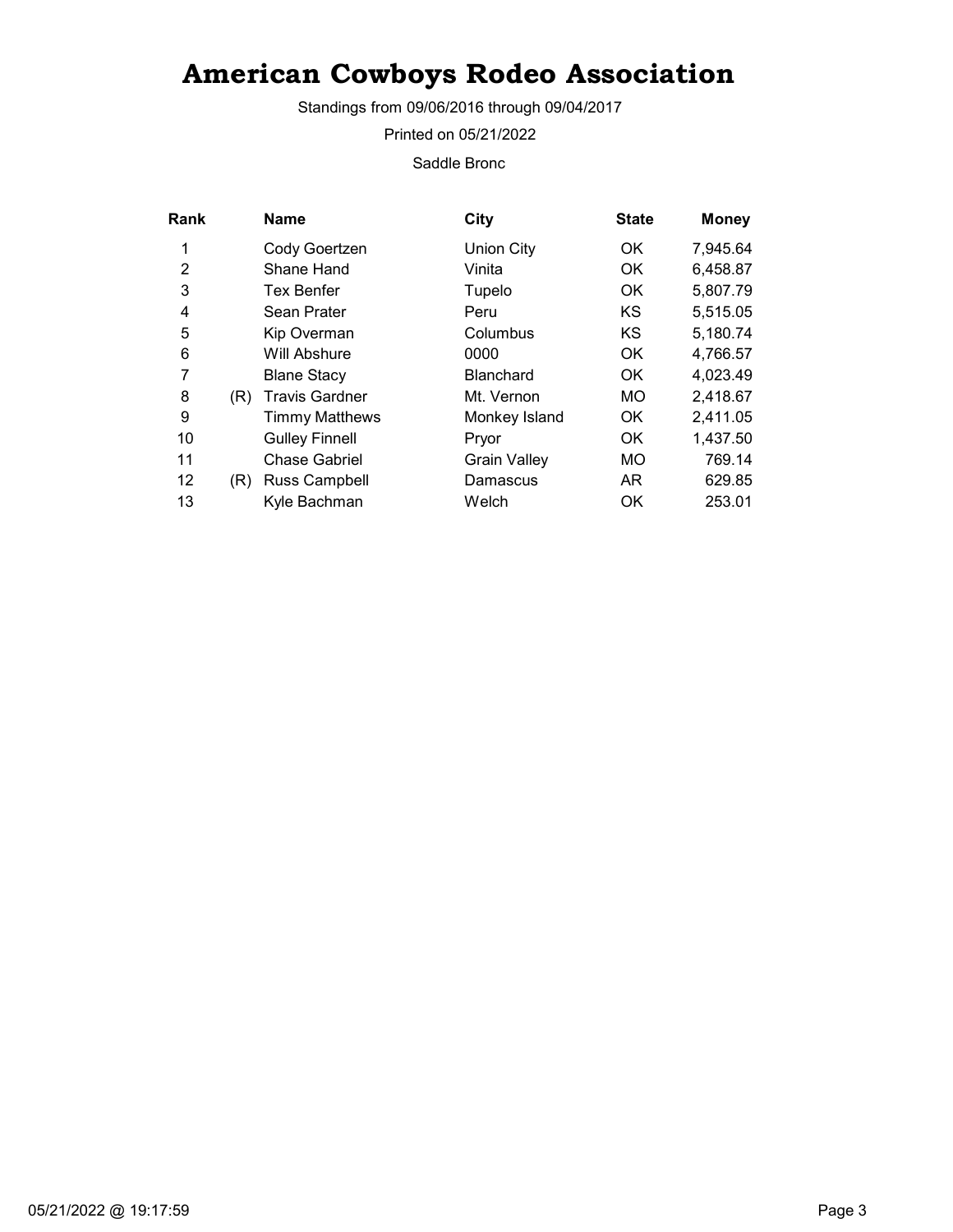Standings from 09/06/2016 through 09/04/2017

Printed on 05/21/2022

Tie-Down Roping

| Rank           |     | Name                 | <b>City</b>        | <b>State</b> |           | <b>Money</b> |
|----------------|-----|----------------------|--------------------|--------------|-----------|--------------|
| 1              |     | Ethan Hill           | S. Coffeyville     | OK           | 10,317.19 |              |
| $\overline{2}$ |     | Luke Potter          | Maple City         | KS           |           | 8,745.65     |
| 3              |     | Glenn Jackson        | Okmulgee           | OK           |           | 8,424.64     |
| 4              |     | Joshua Pool          | Fairland           | OK           |           | 6,445.50     |
| 5              |     | JC King              | <b>Stilwell</b>    | OK           |           | 6,022.48     |
| 6              |     | Ben Piazza           | <b>Twin Oaks</b>   | OK           |           | 6,010.09     |
| 7              |     | <b>Tylen Layton</b>  | Copan              | OK           |           | 5,692.34     |
| 8              |     | <b>Blake Deckard</b> | Eufaula            | OK           |           | 5,319.33     |
| 9              |     | <b>Blake Ash</b>     | Aurora             | MO           |           | 5,036.55     |
| 10             |     | <b>Garrett King</b>  | <b>Bentonville</b> | AR           |           | 4,677.22     |
| 11             |     | Stephen Reagor       | Tulsa              | OK           |           | 4,672.52     |
| 12             | (R) | Jonathan Isaacs      | Springdale         | AR           |           | 4,398.51     |
| 13             |     | William Whayne       | Tulsa              | 0K           |           | 3,797.67     |
| 14             |     | Heath Rickman        | Pea Ridge          | AR           |           | 3,752.17     |
| 15             |     | <b>Quinton Inman</b> | Vinita             | OK           |           | 2,635.01     |
| 16             |     | <b>Colby Setzer</b>  | Quitman            | AR           |           | 2,433.05     |
| 17             |     | Ross McGuire         | Nowata             | OK           |           | 2,303.70     |
| 18             |     | Nathan Ponder        | Afton              | OK           |           | 2,273.54     |
| 19             |     | Jake Parker          | Sperry             | OK           |           | 2,166.88     |
| 20             |     | Jarrod Branch        | Wellston           | OK           |           | 2,090.69     |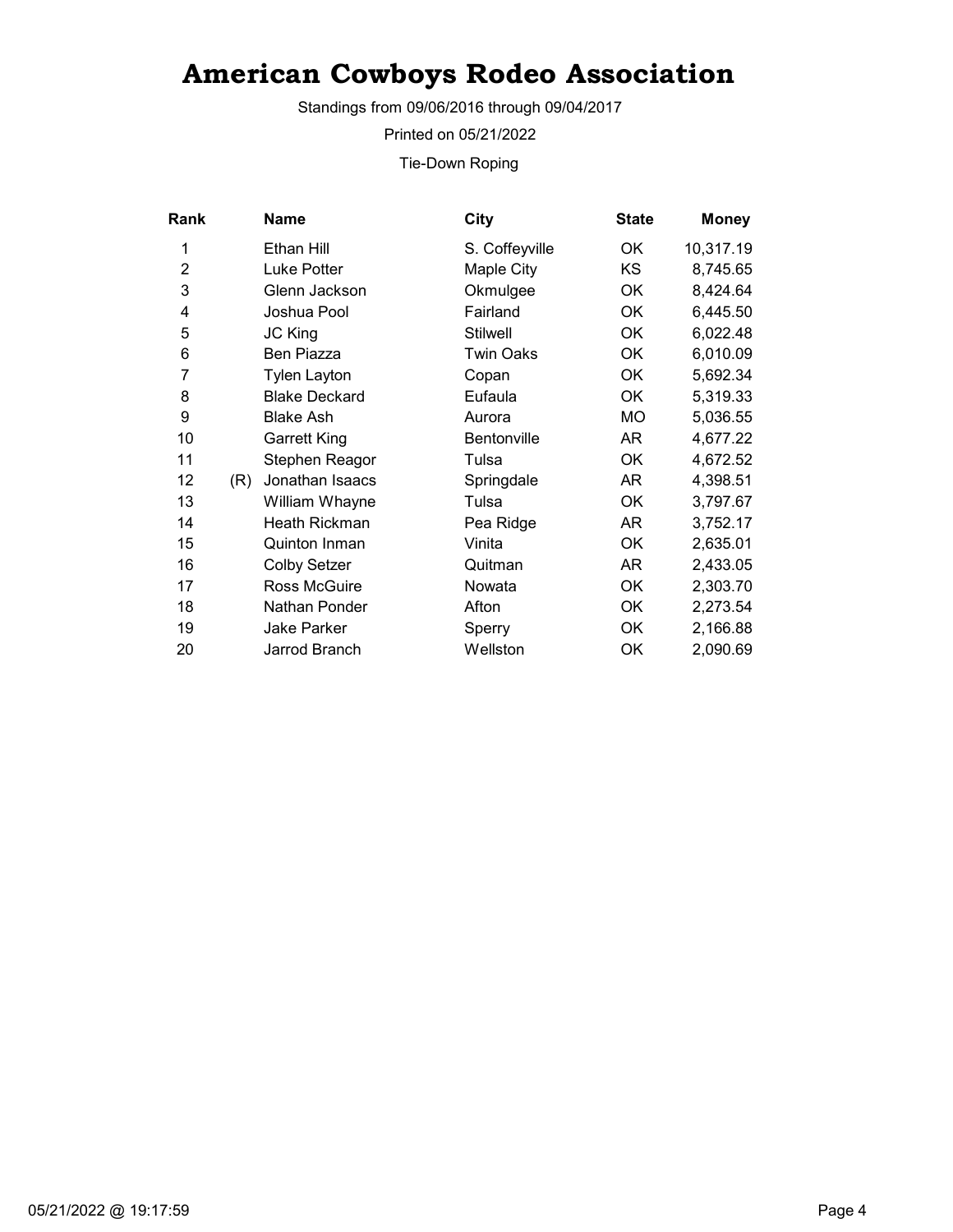Standings from 09/06/2016 through 09/04/2017

Printed on 05/21/2022

Steer Wrestling

| <b>Rank</b>    |     | <b>Name</b>             | City               | <b>State</b> | <b>Money</b> |
|----------------|-----|-------------------------|--------------------|--------------|--------------|
| 1              |     | <b>Tanner McElhaney</b> | Henryetta          | ОK           | 12,631.39    |
| $\overline{c}$ |     | Austin Mason            | Hennryetta         | OK           | 7,408.94     |
| 3              |     | <b>Brady McFarren</b>   | Okmulgee           | OK           | 7,351.33     |
| 4              |     | David Reagor Jr.        | Morris             | ОK           | 5,361.15     |
| 5              |     | <b>Walt Sherry</b>      | Atwell             | ОK           | 4,782.68     |
| 6              |     | <b>Stewart Gulager</b>  | Ft. Scott          | KS           | 3,940.60     |
| 7              |     | Danell Tipton           | Spencer            | ОK           | 3,671.59     |
| 8              |     | Josh Hammer             | Thomas             | <b>OK</b>    | 3,659.61     |
| 9              |     | Ronnie Fields           | Oklahoma City      | OK           | 3,239.75     |
| 10             |     | <b>West Ratliff</b>     | <b>Stilwell</b>    | ОK           | 2,812.57     |
| 11             |     | <b>Eric Bennett</b>     | Tulsa              | ОK           | 2,260.08     |
| 12             | (R) | Shane Sparks            | Talihina           | ОK           | 2,203.76     |
| 13             |     | <b>Ricky Rice</b>       | <b>Natural Dam</b> | AR           | 2,062.85     |
| 14             |     | Chris Dyer              | Kansas             | OK           | 1,873.71     |
| 15             |     | <b>Travis Burgett</b>   | Van Buren          | AR           | 1,601.44     |
| 16             |     | Quinton Inman           | Vinita             | <b>OK</b>    | 1,521.75     |
| 17             |     | Wade Kunze              | Okmulgee           | <b>OK</b>    | 1,330.21     |
| 18             |     | Ryan Mims               | Ada                | <b>OK</b>    | 1,279.72     |
| 19             |     | Jarred Shepherd         | Amber              | OK           | 993.79       |
| 20             |     | Ross McGuire            | Nowata             | ОK           | 851.10       |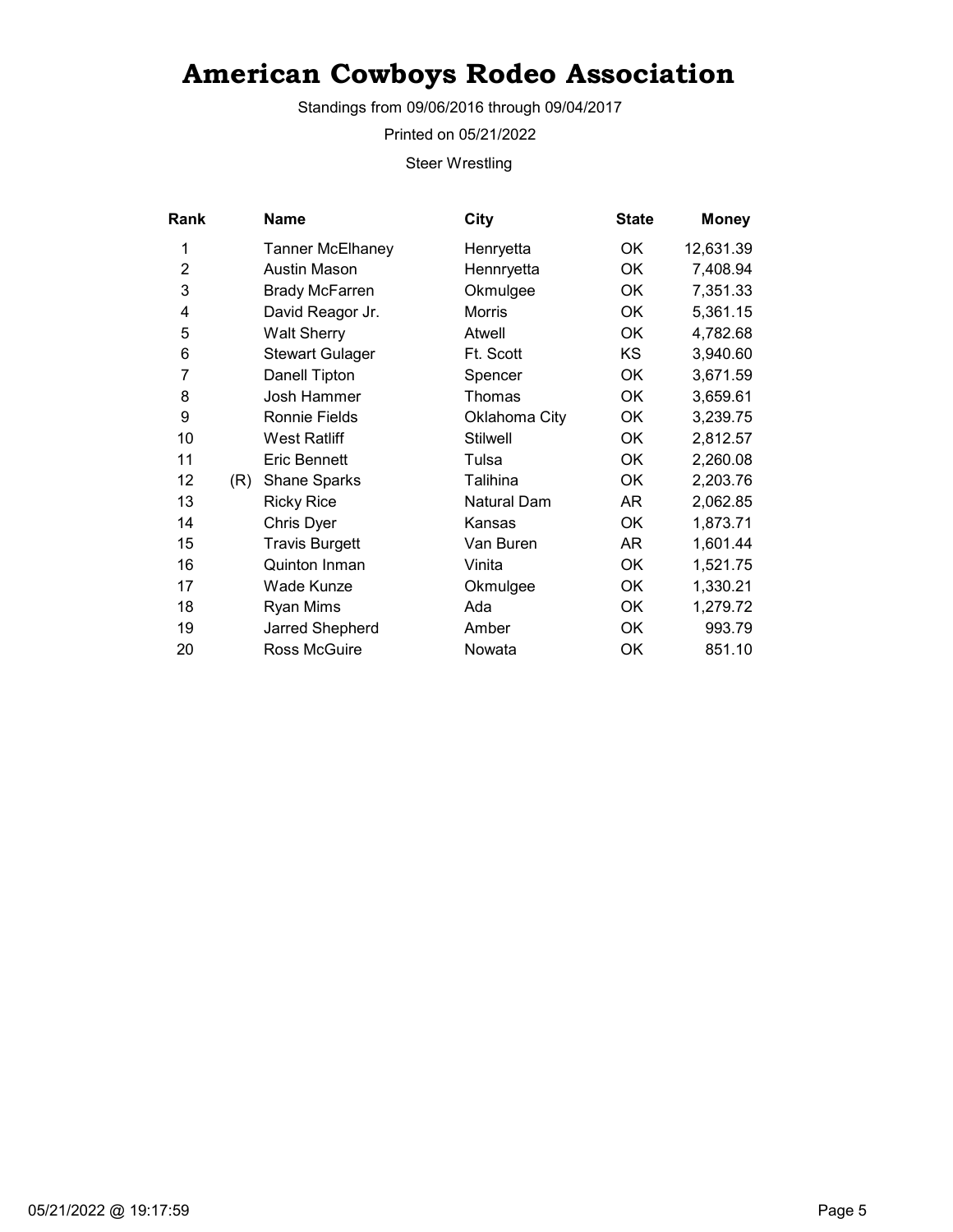Standings from 09/06/2016 through 09/04/2017

Printed on 05/21/2022

Cowgirl Barrel Racing

| Rank           |     | Name                   | City                | <b>State</b> | <b>Money</b> |
|----------------|-----|------------------------|---------------------|--------------|--------------|
| 1              | (R) | Leslie Smalygo         | Collinsville        | OK           | 14,716.38    |
| $\overline{2}$ |     | Andee Jo Haden         | Bentonville         | AR           | 8,176.35     |
| 3              |     | <b>Brandy Sams</b>     | Beggs               | OK           | 7,472.34     |
| 4              | (R) | Shannon Olson          | Sperry              | OK           | 7,328.82     |
| 5              |     | <b>Kelsey Spurlock</b> | Inola               | OK           | 7,125.46     |
| 6              |     | Sarah Burgett          | Van Buren           | AR           | 5,878.62     |
| 7              |     | Paula Mercer           | Howe                | OK           | 4,721.46     |
| 8              |     | Kynder Starr           | Catoosa             | OK           | 4,617.03     |
| 9              | (R) | Kendalyn Stueve        | Perry               | OK           | 3,606.26     |
| 10             |     | Emma Charleston        | Reeds               | МO           | 3,099.44     |
| 11             |     | Jeannie McKee          | Lenapah             | OK           | 3,094.41     |
| 12             |     | Savannah Pearson       | <b>Summers</b>      | AR           | 2,976.17     |
| 13             |     | Sallye Williams        | Skiatook            | <b>OK</b>    | 2,850.82     |
| 14             |     | Shelley Ward           | <b>Bartlesville</b> | OK           | 2,770.12     |
| 15             |     | Reesa Lierly           | Sapulpa             | OK           | 2,414.53     |
| 16             |     | LaRae Smith            | Barnsdall           | OK           | 2,374.52     |
| 17             |     | <b>Lindsey Hughes</b>  | Augusta             | <b>KS</b>    | 2,347.26     |
| 18             |     | Jennifer Turner        | Vinita              | OK           | 2,292.44     |
| 19             |     | <b>Amber Scales</b>    | Pittsburg           | KS           | 2,245.14     |
| 20             |     | Leslie Maker           | Tahlequah           | OK           | 1,333.55     |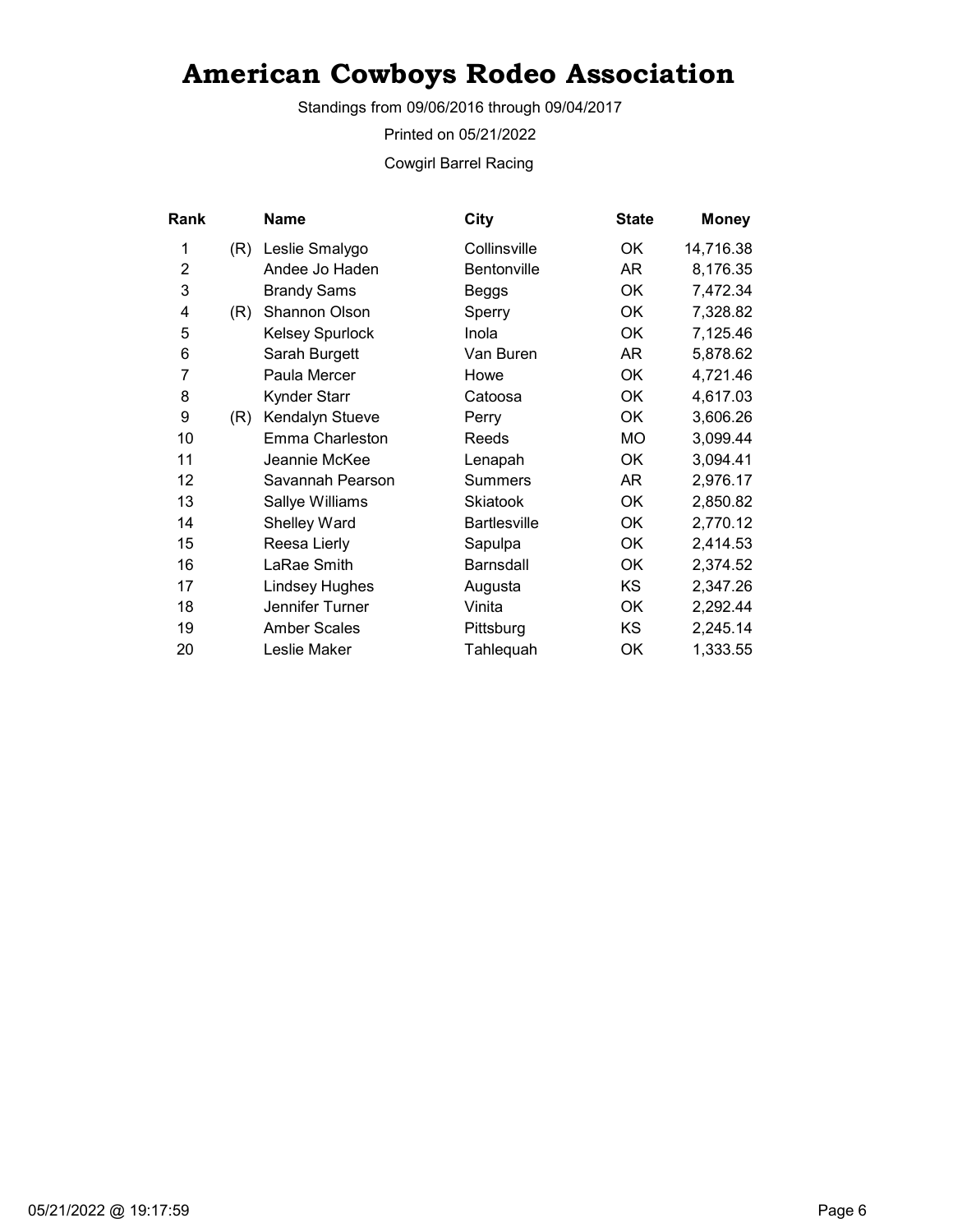Standings from 09/06/2016 through 09/04/2017

Printed on 05/21/2022

Header Team Roping

| Rank           |     | <b>Name</b>           | City            | <b>State</b> | <b>Money</b> |
|----------------|-----|-----------------------|-----------------|--------------|--------------|
| 1              |     | <b>Eric Flurry</b>    | Spiro           | ОK           | 14,432.18    |
| $\overline{2}$ |     | <b>Blake Deckard</b>  | Eufaula         | <b>OK</b>    | 10,192.14    |
| 3              |     | <b>Brye Crites</b>    | Welch           | OK           | 8,750.73     |
| 4              |     | <b>Brenten Hall</b>   | Jay             | ОK           | 7,795.32     |
| 5              |     | Adam Hubler           | Warner          | OK           | 7,425.59     |
| 6              |     | AJ Horton             | <b>Stigler</b>  | <b>OK</b>    | 7,006.65     |
| 7              |     | <b>Clint Peverley</b> | Owasso          | OK           | 5,846.78     |
| 8              | (R) | Cash Hendrick         | Drumright       | <b>OK</b>    | 5,497.36     |
| 9              |     | Destry Graham         | Sallisaw        | 0K           | 5,114.52     |
| 10             |     | Cale Markham          | Vinita          | OK           | 4,456.93     |
| 11             |     | Coleman Proctor       | Pryor           | OK           | 3,979.25     |
| 12             |     | <b>Terry Crow</b>     | Miami           | OK           | 3,676.97     |
| 13             |     | Paul Hefner           | <b>Bixby</b>    | OK           | 3,295.61     |
| 14             |     | <b>Jesse Stipes</b>   | Salina          | OK           | 2,989.05     |
| 15             |     | <b>Wheston Jones</b>  | Nowata          | OK           | 2,567.28     |
| 16             |     | Ben Foreman           | Oaks            | ОK           | 2,535.47     |
| 17             |     | Dylan Hammons         | Delaware        | <b>OK</b>    | 2,508.82     |
| 18             |     | <b>Thomas Smith</b>   | Barnsdall       | OK           | 2,334.40     |
| 19             |     | <b>JC King</b>        | <b>Stilwell</b> | OK           | 2,319.26     |
| 20             |     | Casey Hicks           | Talala          | OK           | 2,269.73     |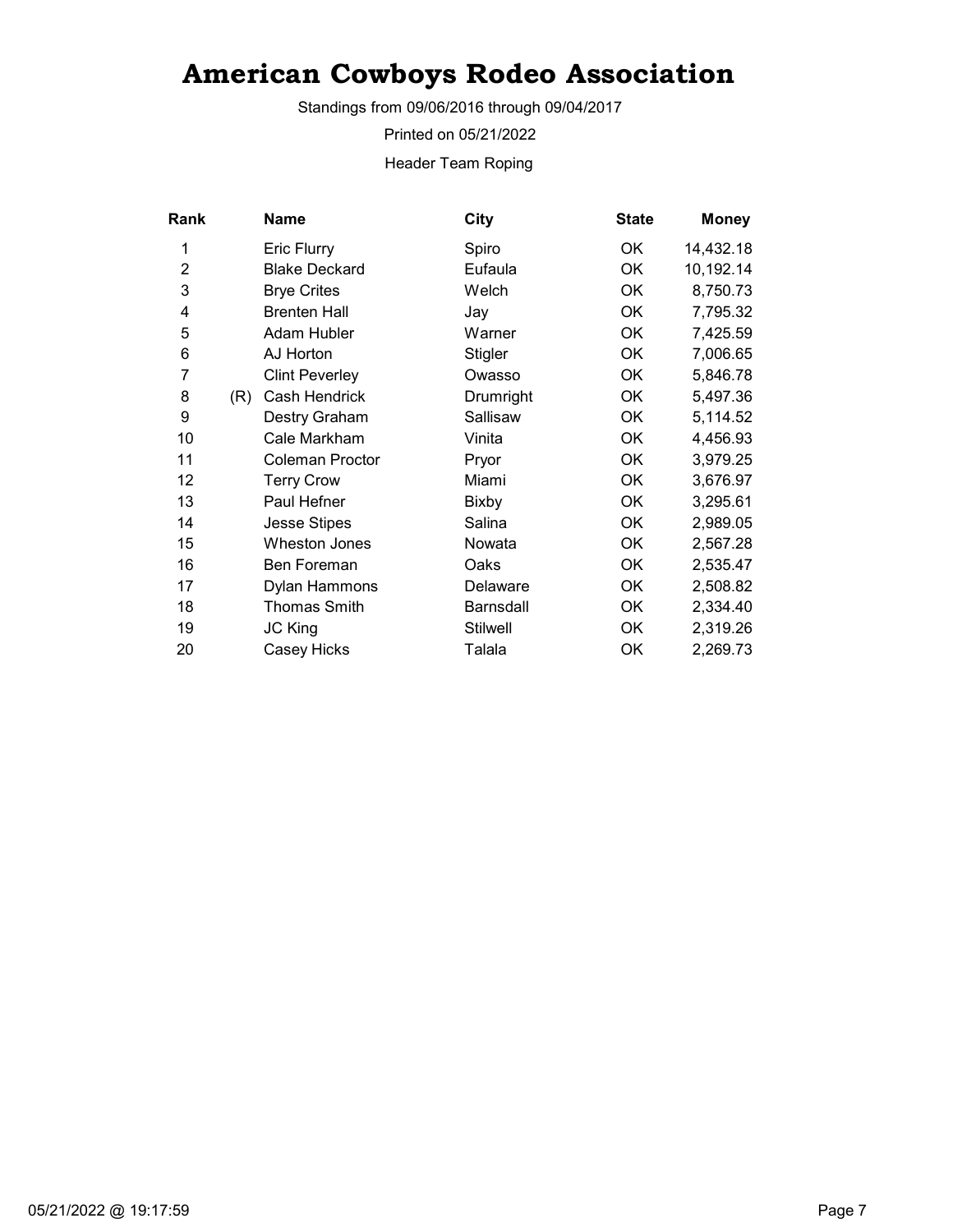Standings from 09/06/2016 through 09/04/2017

Printed on 05/21/2022

Heeler Team Roping

| Rank           |     | Name                       | City             | <b>State</b> | <b>Money</b> |
|----------------|-----|----------------------------|------------------|--------------|--------------|
| 1              |     | <b>Stitches Stanley</b>    | Wagoner          | OK.          | 12,355.36    |
| $\overline{2}$ |     | <b>Tyler Hutchins</b>      | Rose             | OK           | 11,258.30    |
| 3              |     | Sawyer Barham              | <b>Barnsdall</b> | 0K           | 9,291.64     |
| 4              |     | <b>Casey Stipes</b>        | Salina           | OK           | 6,933.66     |
| 5              |     | Tanner Braden              | Dewey            | OK           | 6,499.51     |
| 6              |     | Jake Pianalto              | Rose             | OK           | 6,133.48     |
| 7              |     | Kyle Horton                | Stigler          | OK           | 5,997.66     |
| 8              |     | <b>Chad Evans</b>          | Miami            | 0K           | 4,760.75     |
| 9              |     | Justin Fox                 | Huntsville       | AR           | 4,758.22     |
| 10             | (R) | <b>Tyler Coleman</b>       | Morrison         | OK           | 4,731.17     |
| 11             |     | <b>Billie Jack Saebens</b> | Nowata           | OK           | 4,315.28     |
| 12             |     | Lane Reeves                | Wann             | OK           | 4,180.06     |
| 13             |     | Adam Wilson                | Shawnee          | OK           | 3,112.36     |
| 14             |     | Jake Clay                  | Sapulpa          | OK           | 2,886.48     |
| 15             | (R) | <b>EJ Thomas</b>           | Keota            | OK           | 2,611.50     |
| 16             |     | <b>Tanner McElhaney</b>    | Henryetta        | OK           | 2,519.50     |
| 17             |     | Dillon Vaughan             | Ramona           | OK           | 2,283.54     |
| 18             |     | Cody Heflin                | Pryor            | OK           | 2,278.32     |
| 19             |     | Dustin Buffer              | Colcord          | OK           | 2,218.07     |
| 20             | (R) | Frank Padilla              | Nowata           | OK           | 2,194.78     |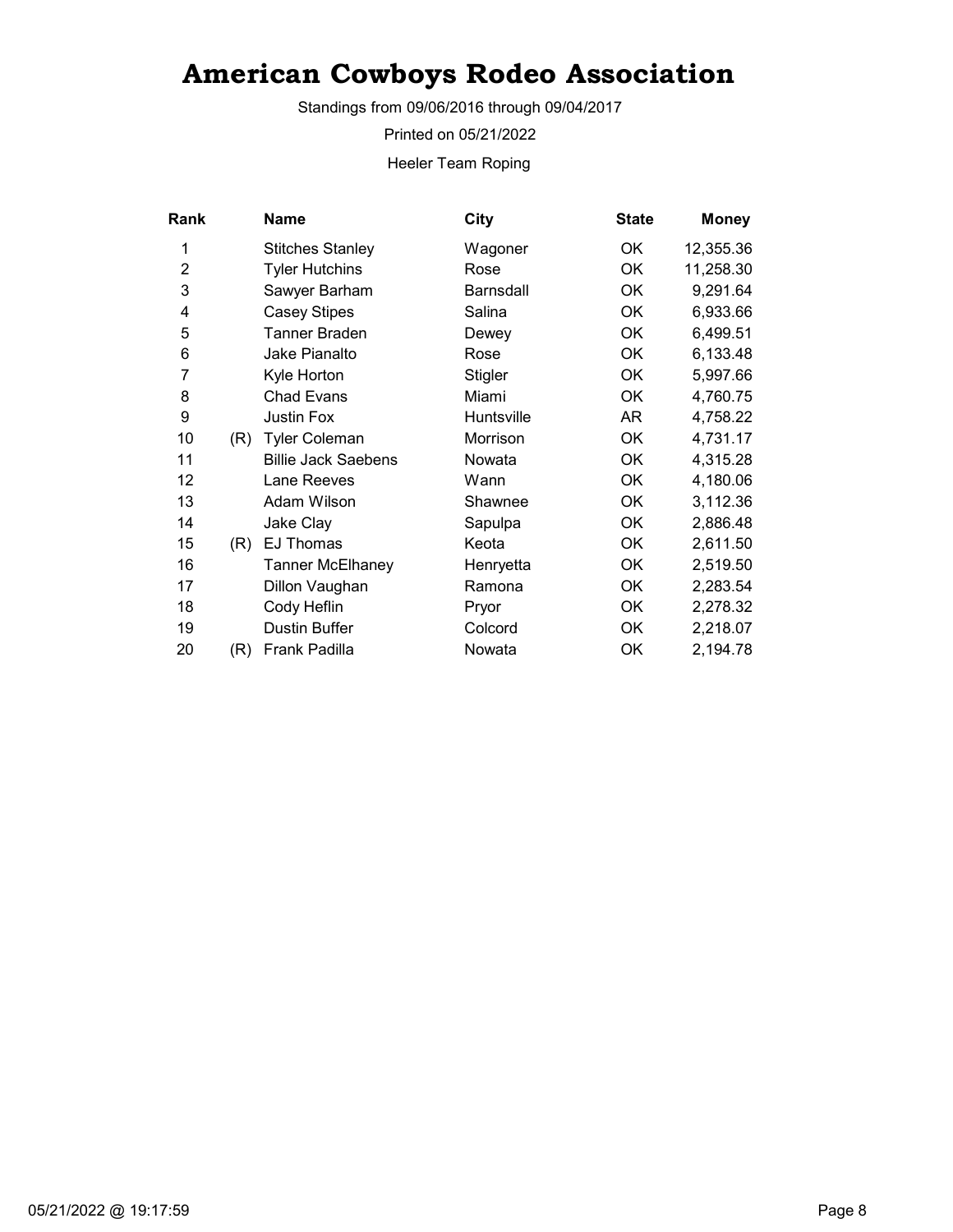Standings from 09/06/2016 through 09/04/2017

Printed on 05/21/2022

Cowgirl Breakaway

| <b>Rank</b>    |     | Name                   | City              | <b>State</b> | <b>Money</b> |
|----------------|-----|------------------------|-------------------|--------------|--------------|
| 1              |     | Angela Bartley         | Chouteau          | ОK           | 7,352.12     |
| $\overline{2}$ |     | Jimme Beth Hefner      | Bixby             | <b>OK</b>    | 6,284.89     |
| 3              |     | Emma Charleston        | Reeds             | МO           | 6,041.05     |
| 4              | (R) | Halle Tatham           | Pryor             | ОK           | 5,769.57     |
| 5              |     | Addee Larae Carder     | Miami             | OK           | 5,476.79     |
| 6              |     | Randi Stanley          | Wagoner           | <b>OK</b>    | 5,455.71     |
| 7              |     | <b>Winter Williams</b> | Copan             | ОK           | 5,318.85     |
| 8              |     | Cacee Sue Taulman      | Drumright         | OK           | 5,314.76     |
| 9              |     | Kendyl Hutton          | Sperry            | ОK           | 5,117.12     |
| 10             |     | Kylee Jo Horton        | Stigler           | <b>OK</b>    | 4,981.13     |
| 11             |     | <b>Lindsey Hughes</b>  | Augusta           | KS           | 4,969.48     |
| 12             |     | Katie Meller McElhaney | Henryetta         | ОK           | 3,834.08     |
| 13             |     | Cassie Vaughan         | Weatherford       | ОK           | 3,781.36     |
| 14             |     | Jacie Hudspeth Ponder  | Afton             | <b>OK</b>    | 3,339.54     |
| 15             |     | <b>Mollie Bassett</b>  | Vinita            | <b>OK</b>    | 3,006.11     |
| 16             | (R) | Jimmie M Bryant        | Jay               | ОK           | 2,814.76     |
| 17             |     | LaRae Smith            | Barnsdall         | ОK           | 2,574.43     |
| 18             |     | Ayla Johnson           | <b>Blue Mound</b> | <b>KS</b>    | 2,450.10     |
| 19             | (R) | Toya Vogt- Stunkard    | Afton             | <b>OK</b>    | 2,423.32     |
| 20             |     | Jenna Lee Adams        | Weatherford       | OK           | 1,808.96     |